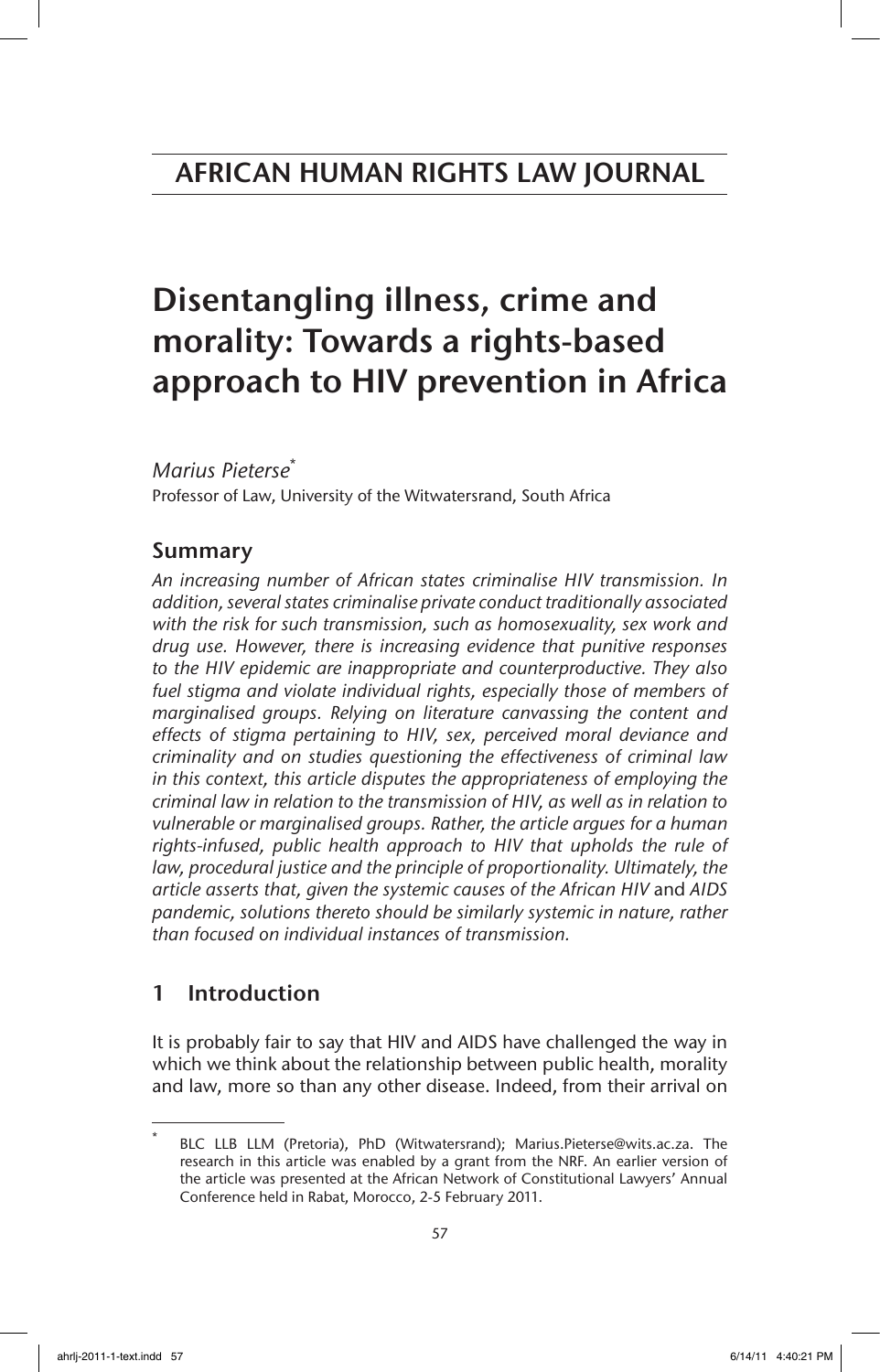#### 58 (2011) 11 AFRICAN HUMAN RIGHTS LAW JOURNAL

the international scene in the early 1980s, HIV and AIDS have highlighted the inadequacies of 'traditional' legal and public health approaches to disease control and prevention, as well as the urgent need to look beyond them.<sup>1</sup> Yet, as health systems around the world continue to buckle under the strain of the pandemic, policy makers seemingly remain tangled in conventional frameworks. In particular, while it is widely accepted that respect for and fulfilment of human rights yield the best results in the battle against HIV,<sup>2</sup> the rights of those afflicted by and vulnerable to the disease continue to be threatened or infringed by policies steeped in coercion, control and condemnation.

This is especially evident in Africa, which remains the epicentre of the HIV pandemic. On the one hand, there is increasing recognition across the continent that a rights-centred approach to public health is required to stem the tide of HIV. This is reflected, for instance, by the recently-proclaimed SADC Model Law on HIV and AIDS in Southern Africa $3$  and by the approach to HIV prevention adopted in countries such as South Africa. On the other hand, the African Commission on Human and Peoples' Rights (African Commission) has recently declared that it is 'deeply disturbed by the growing trend by various state parties across Africa towards criminalisation and mandatory testing of [people living with HIV] which leads to greater stigmatisation and discrimination'.<sup>4</sup> This 'growing trend' has been further mirrored in increasing legal hostility towards social minorities traditionally associated with the spread of HIV, such as legally-sanctioned homophobia in, for instance, Uganda and Malawi.<sup>5</sup>

At this juncture, it is thus appropriate to reflect, once again, upon the manner in which the law responds to HIV and to those social groups most commonly associated therewith. The article takes issue with two related subsets of policy responses to HIV: first, those that employ the criminal law, or related coercive elements of public health law, in their

 $\overline{1}$  E Cameron 'Legal and human rights responses to the HIV/AIDS epidemic' (2006) 17 *Stellenbosch Law Review* 47 52-53.

<sup>2</sup> M Kirby 'The never-ending paradoxes of HIV/AIDS and human rights' (2004) 4 *African Human Rights Law Journal* 163 167-68; M Heneke 'An analysis of HIV-related law in South Africa: Progressive in text, unproductive in practice' (2009) 18 *Transnational Law and Contemporary Problems* 751 754; R Johnson 'The Model Law on HIV in Southern Africa: Third World Approaches to International Law insights into a human rights-based approach' (2009) 9 *African Human Rights Law Journal* 129 141; UNAIDS *Criminal law, public health and HIV transmission: A policy options paper* (2002) (UNAIDS *Criminal law*) 15; UNAIDS *Policy brief on criminalisation of HIV transmission* (2008) (UNAIDS *Policy brief*') 2.

<sup>3</sup> SADC *Model Law on HIV and AIDS in Southern Africa* (2008) http://www.sadcpf.org (accessed 31 March 2011).

<sup>4</sup> African Commission on Human and Peoples' Rights *Resolution on the Establishment of a Committee on the Protection of the Rights of People Living with HIV and Those at Risk, Vulnerable to and Affected by HIV* (2010).

<sup>5</sup> Uganda published the much-maligned Anti-Homosexuality Bill 18 of 2009, whereas Malawi has been in the news for arresting and detaining a same-sex married couple under public indecency laws.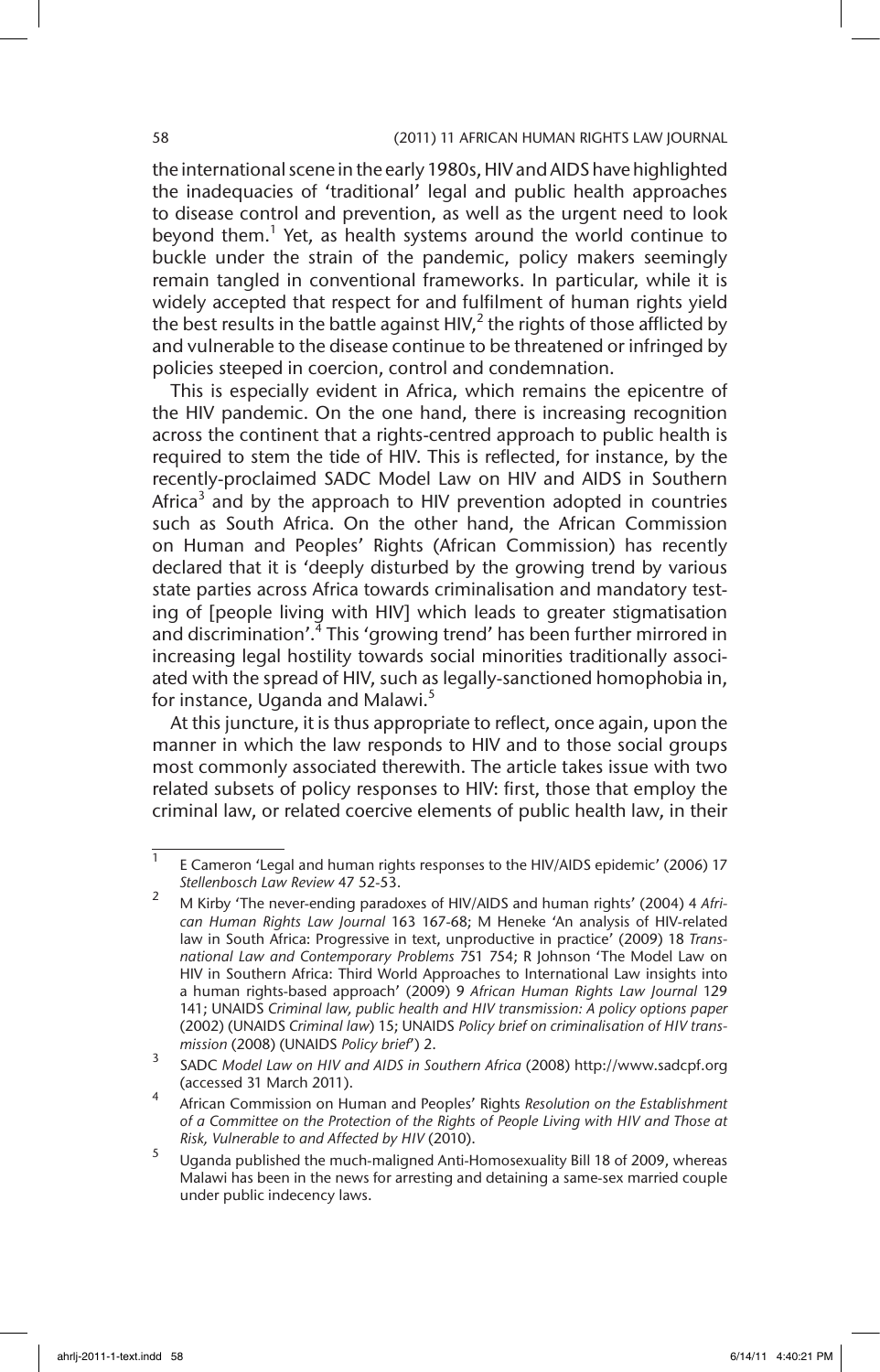efforts to prevent and control the spread of the virus and, secondly, those that seek to regulate the lives of individuals or groups who are considered vulnerable thereto. Without conducting a detailed study of the content and application of relevant laws and policies, the article engages with their effect on disease prevention efforts by relying, first, on literature canvassing the content and effects of stigma pertaining to HIV, sex, perceived moral deviance and criminality and, secondly, on a multitude of studies questioning their efficacy. It disputes the appropriateness of employing a punitive paradigm in relation to HIV transmission and argues in favour of a public health approach that emphasises the protection of civil and political rights as well as the fulfilment of socio-economic rights, reflects *ubuntu* and tolerance, and upholds the rule of law, procedural justice and the principle of proportionality. In conclusion, the article warns that criminal and other laws focusing on individual instances of HIV transmission obscure structural and systemic shortcomings in public responses to the HIV epidemic, which ultimately detract from prevention efforts and undermine the realisation of the right to health in Africa.

# 2 HIV, stigma and marginalisation

The term 'stigma' is used to refer to the labelling of persons as different or deviant in relation to certain shared social norms, based on their behaviour or characteristics. Such 'othering' then forms the basis of social exclusion, victimisation and discrimination against those who have hence been singled out. As such, stigma is closely related to social power structures and inequality:<sup>6</sup>

Through stigmatisation social distinctions are enhanced. Stigma thus becomes part of the social struggle for power. Difference is transformed into inequality. Moreover, it is used to produce, legitimise and reproduce social inequalities by establishing difference and using difference thus constituted to ascertain where groups of people fit into the structures of power.

Alongside traits such as race, sexual orientation and class, health status has triggered stigma for centuries,<sup>7</sup> with both the effects of disease and its mode of transmission serving as justification for 'othering' and marginalising those who have been afflicted. In particular, disease transmission is often depicted as having been the consequence of socially irresponsible and/or abhorrent behaviour. This construction of disease, as the just deserts of the deviant, has always been particularly prevalent in relation to sexually-transmitted diseases and predominates much social discourse around HIV. Thus, HIV infection is often depicted

<sup>6</sup> PM Eba *Stigma[ta]: Aids Review 2007* (2008) 12. See also 11.

<sup>7</sup> See examples discussed by B Bergman 'AIDS, prostitution, and the use of historical stereotypes to legislate sexuality' (1998) 21 *John Marshall Law Review* 777 791-92; Eba (n 6 above) 11.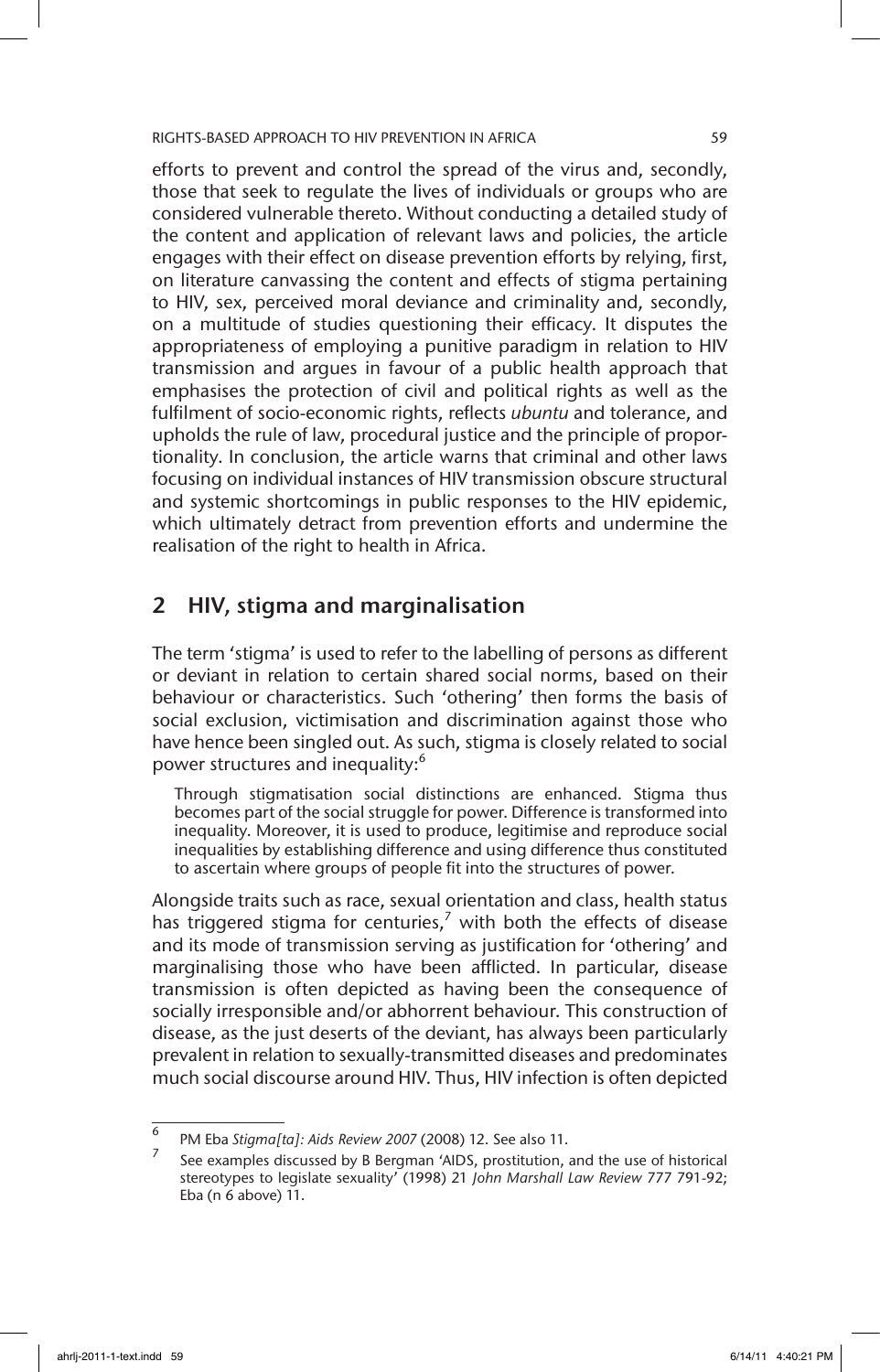as due punishment for promiscuity, sexual deviance or some other socially abhorrent behaviour.<sup>8</sup>

A significant purpose of stigma in this context is to conceptually separate those who are ill from the 'normal', unaffected population, so as to externalise the threat of the disease and appease public fears of contagion. By dividing society into groups of healthy 'us' and infected 'them' and simultaneously apportioning blame for infection upon those singled out by the fact thereof, members of society can at once reassure themselves that they are safe against infection and justify their lack of compassion with those who have fallen ill. $9$ 

The close relationship between disease-related stigma and social power structures is illustrated by the fact that such stigma more often than not attaches especially to groups who are in any event socially marginalised, disempowered or stigmatised based on other traits.<sup>10</sup> Accordingly, the 'us/them' distinctions inherent to stigmatisation of HIV status overlap with and reinforces existing social divisions and result in the further labelling and scapegoating of groups who are already socially vulnerable. This is especially the case where existing social marginalisation and stigma relates to sexual practices.<sup>11</sup> Think, for instance, of widespread initial depictions of AIDS as a 'gay plague' — a form of divine punishment for the perceived sexual deviance of gay men.<sup>12</sup> Other groups similarly associated with HIV-related stigma include sex workers (who, through the ages, tend to bear the brunt of stigma pertaining to sexually-transmitted diseases), $^{13}$  'loose women', intravenous drug users, immigrants and prisoners.

Tellingly, while it is true (and arguably especially true in relation to HIV) that social marginalisation and vulnerability exacerbate the threat of disease and that stigmatised members of marginalised groups are therefore particularly vulnerable to infection, disease-related stigma predominantly attaches to such groups regardless of whether their association with an illness is epidemiologically warranted. Hence, gay men, sex workers and injecting drug users continue to bear the brunt of HIV-related stigma even in regions such as sub-Saharan Africa,

<sup>&</sup>lt;sup>8</sup> See Bergman (n 7 above) 778; Cameron (n 1 above) 88-89; Eba (n 6 above) 12 38; Kirby (n 2 above) 167; N Nongogo 'HIV testing and voluntary counselling in the context of stigma' in F Viljoen (ed) *Righting stigma: Exploring a rights-based approach to addressing stigma* (2005) 94 97-98; C Visser 'Floundering in the seas of human unconcern: AIDS, its metaphors and legal axiology' (1991) 108 *South African Law Journal* 619 629-630.

 $\frac{9}{9}$  See Eba (n 6 above) 41-42; M Pieterse 'The interdependence of rights to health and autonomy in South Africa' (2008) 125 *South African Law Journal* 553 556 564 568; F Viljoen 'Stigmatising HIV/AIDS, stigmatising sex? A reply to Professor Van Wyk' (2000) 41 *Codicillus* 11 14 16; Visser (n 8 above) 625 628.

 $^{10}$  Eba (n 6 above) 12 17-18 24.

<sup>&</sup>lt;sup>11</sup> Visser (n 8 above) 630-631.

<sup>&</sup>lt;sup>12</sup> See Eba (n 6 above) 24 27-28; Visser (n 8 above) 625-626.<br><sup>13</sup> December (n 7 above) 793; Flas (n 6 above) 38 49.

<sup>13</sup> Bergman (n 7 above) 793; Eba (n 6 above) 38-40.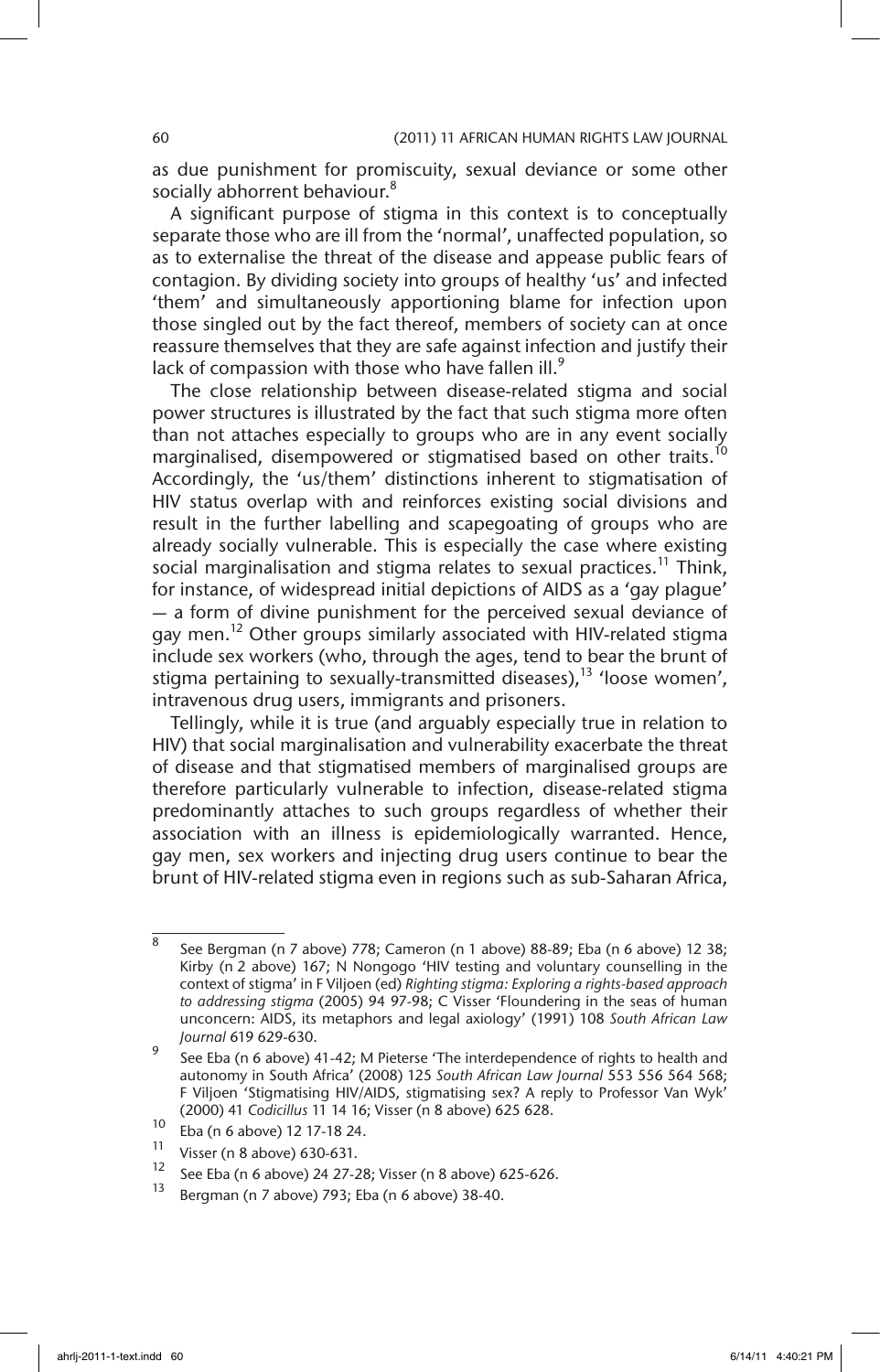where the overwhelming mode of HIV transmission is by way of nontransactional, heterosexual sex.<sup>14</sup>

Of particular relevance for this article is the extent to which stigma and marginalisation, in relation to HIV and those associated with its spread, are embedded in metaphors of guilt and innocence, crime and punishment:<sup>15</sup>

Symbolic stigma is enshrined in the characteristics or behaviours of groups or individuals who are conceived as deviant, amoral and therefore blameworthy. It derives its strength from the oppositions between good and bad, evil and virtue, punishment and innocence.

Not only do HIV-positive persons and members of marginalised groups who are typically associated with HIV infection tend to be viewed as being responsible for and deserving of their own HIV status, they are also often accused of being vectors of disease who 'deliberately' infect 'innocent victims' through their 'immoral' behaviour.<sup>16</sup> Accordingly, HIV is often seen as due punishment for criminal deviance, while HIVpositive status is itself tainted with perceptions of criminality.

Of course, the very notion of criminality is acutely stigmatised — 'society's power over individuals is nowhere more intrusive, nor its moral condemnation more profound, than when society stigmatises and punishes individuals as criminals'.<sup>17</sup> The label 'criminal' simultaneously triggers, exacerbates and legitimises societal condemnation and marginalisation of those branded thus, thereby providing publiclysanctioned valorisation for stigma and associated victimisation.<sup>18</sup> Not coincidentally, then, several states criminalise behaviour associated with marginalised groups that bear the brunt of HIV-related stigma, such as sex between men, prostitution, illegal immigration and drug use, despite none of these actions involving 'victims' in the conventional sense. Moreover, an increasing number of states have sought to criminalise certain instances of HIV transmission. Whereas attempts to justify such criminalisation tend to reference social morality and other communal goals such as protection of the public health, their reflection

<sup>&</sup>lt;sup>14</sup> Eba (n 6 above) 38; Johnson (n 2 above) 156.

<sup>&</sup>lt;sup>15</sup> Eba (n 6 above) 38. See also Visser (n 8 above) 629-630.

See E Bonthuys 'Women's sexuality in the South African Constitutional Court' (2006) 14 *Feminist Legal Studies* 391 397 399 407; S Burris 'Disease stigma in US public health law' (2002) 30 *Journal of Law, Medicine and Ethics* 179 183; Eba (n 6 above) 12 27-28 38-39; Nongogo (n 8 above) 98; Visser (n 8 above) 629-630.

<sup>17</sup> JK Strader 'Criminalisation as a policy response to a public health crisis' (1994) 27 *John Marshall Law Review* 435 445-446.

<sup>&</sup>lt;sup>18</sup> Eba (n 6 above) 48; PM Eba 'Pandora's box: The criminalisation of HIV transmission or exposure in SADC countries' in F Viljoen & S Precious (eds) *Human rights under threat: Four perspectives on HIV, AIDS, and the law in Southern Africa* (2007) 13 44-45 47-48 51; N Hunt & J Derricott 'Smackheads, crackheads and other junkies: Dimensions of the stigma of drug use' in T Mason *et al* (eds) *Stigma and social exclusion in healthcare* (2001) 190 191 202; Strader (n 17 above) 446; UNAIDS *Criminal law* (n 2 above) 23-24.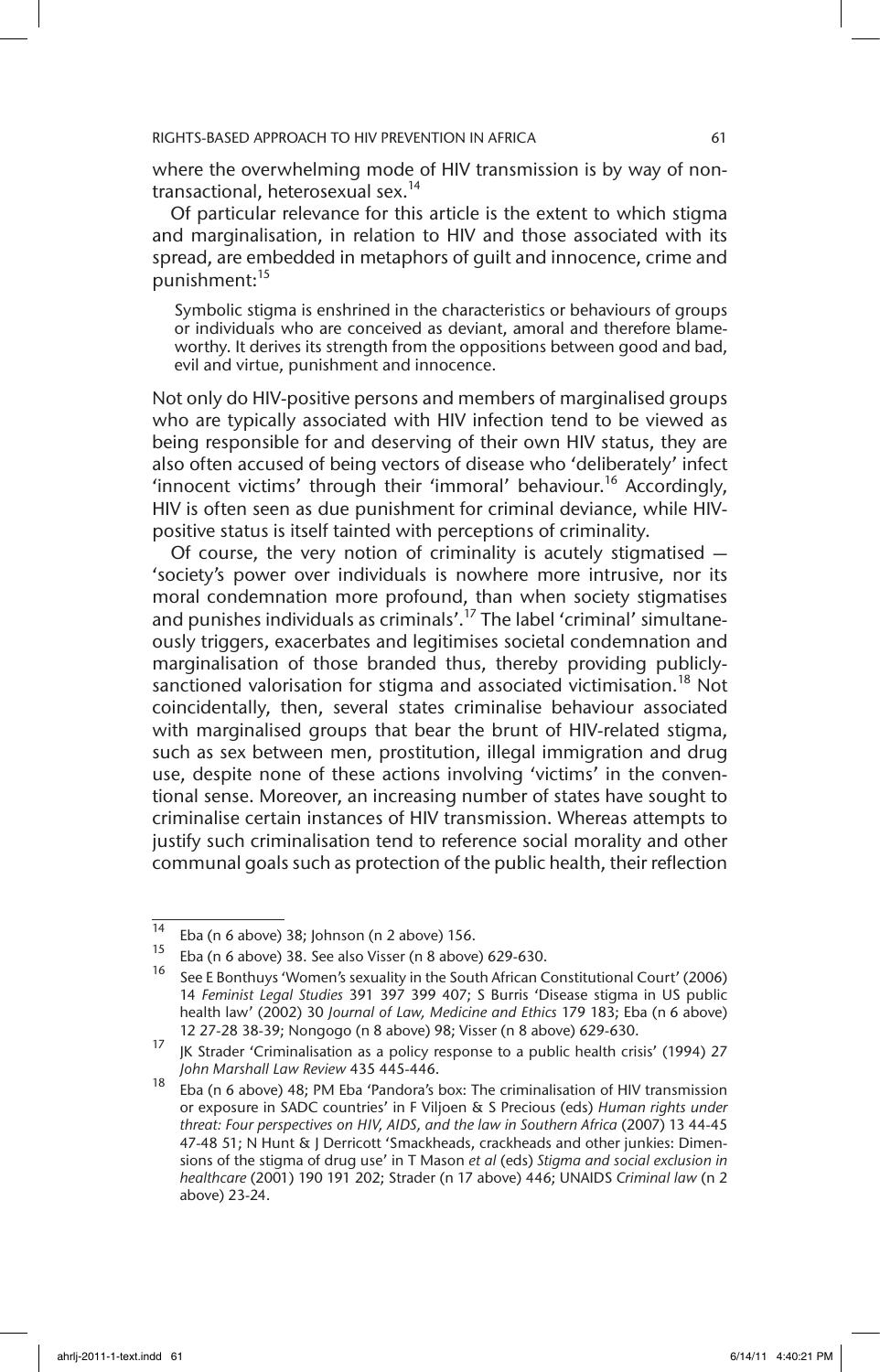of the interplay between the stigma associated with sexual and social deviance, illness and crime is glaringly apparent.<sup>19</sup>

The effects of the matrix of stigma elaborated above on the private and public lives of HIV-positive persons and members of marginalised groups are extensive and profound.<sup>20</sup> For purposes of this article, it is important to highlight that feelings of fear, guilt, shame and hopelessness caused and exacerbated by HIV-related stigma prevent members of stigmatised groups, and others at risk of contracting HIV, from seeking testing, treatment, or information on HIV prevention.<sup>21</sup> This, coupled with general public resistance towards open and effective treatment and support programmes, targeted at marginalised and stigmatised groups, $^{22}$  severely hampers public health efforts at containing the spread and effects of HIV.

### 3 HIV, social marginalisation and crime in Africa

Citizens, moreover, thought of punishment. Their minds were in tune with the moralising and stigmatising response that those who had spread the virus were unclean, immoral and dangerous to the community — people who needed to be controlled, checked and sanctioned.<sup>23</sup>

Since the early days of the HIV pandemic, states have faced pressure from a fearful public to 'do something' to curb the spread of the disease. These calls have escalated where health systems have been unable to cope with the effects of HIV and AIDS or where public efforts to stop its spread have been unsuccessful. In these circumstances, and further fuelled by media reports of individual instances of 'irresponsible' and 'willful' transmission of HIV, states have tended to resort to 'politicallysafe and intellectually-easy' options of using the criminal law, or coercive public health powers, in attempts to rein in the epidemic.<sup>24</sup> Accordingly, it has been argued that the appropriation of criminal law in this context may be understood as one of a number of 'structural

 $\frac{19}{20}$  Strader (n 17 above) 441.

<sup>&</sup>lt;sup>20</sup> See, generally, Eba (n 6 above); Nongogo (n 8 above).<br><sup>21</sup> Flash (1 above), 15 and 16 above)

<sup>21</sup> Eba (n 6 above) 45-47; Eba (n 18 above) 18; LO Gostin *et al* 'The law and the public's health: A study of infectious disease law in the United States' (1999) 99 *Columbia Law Review* 59 65 92-93; Heneke (n 2 above) 753; Kirby (n 2 above) 176; UNAIDS *Criminal law* (n 2 above) 17.

<sup>&</sup>lt;sup>22</sup> See Eba (n 6 above) 48; D Wikler 'Personal and social responsibility for health' in S Anand *et al* (eds) *Public health, ethics, and equity* (2004) 109 125.

 $\frac{23}{24}$  Kirby (n 2 above) 167.

Quote from Strader (n 17 above) 435. See also Strader 436 447; E Cameron & E Swanson 'Public health and human rights: The AIDS crisis in South Africa' (1992) 8 *South African Journal on Human Rights* 200 232; Kirby (n 2 above) 167; Eba (n 18 above) 14-15; M Pieterse & A Hassim 'Placing human rights at the centre of public health: A critique of *Minister of Health, Western Cape v Goliath*' (2009) 126 *South African Law Journal* 231; Viljoen (n 9 above) 14; UNAIDS *Criminal law* (n 2 above) 13.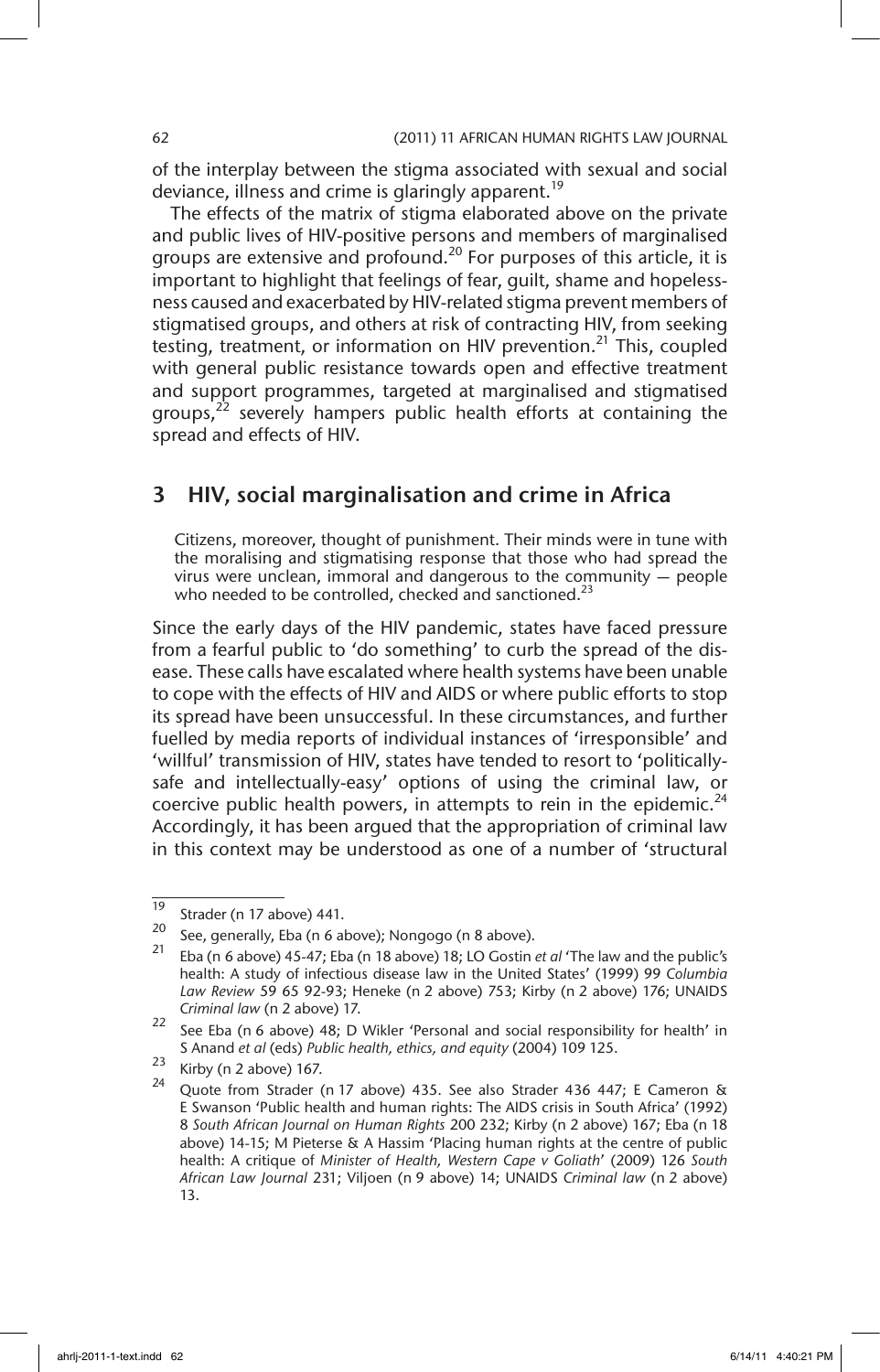interventions' aimed at reducing the level of health-risk behaviour in the population.<sup>25</sup>

Africa has been no exception in this regard. Several states across the continent criminalise the wilful or negligent transmission of HIV, either by way of legislation explicitly targeting HIV transmission or through more general public health or criminal statutes that make it illegal and punishable for someone to expose others to dangerous communicable diseases.<sup>26</sup> In other states, prosecution of wilful transmission is possible in terms of 'ordinary' criminal law, as either assault or attempted murder, whereas HIV status is also often a factor relevant in the sentencing of rape offenders. In South Africa, for instance, a person convicted of rape while knowing that he is HIV positive must be sentenced to life imprisonment unless exceptional and compelling circumstances justify a lesser sentence, regardless of whether HIV transmission in fact took place.<sup>27</sup> There have further been at least one attempted murder conviction in relation to wilful HIV transmission in South Africa, $28$  as well as instances where delictual claims for damages suffered by the 'victim' of reckless or negligent infection have been successful.<sup>29</sup>

It is further relevant that a great number of African states criminalise sexual or other high-risk activity associated with marginalised groups. With a number of exceptions, homosexuality, commercial sex and drug use are illegal across the region.<sup>30</sup> While the proffered reasons for criminalising private activities of marginalised groups and the extent of their criminalisation extend beyond HIV, protection of the public health tends to be one of the named goals of relevant criminal law measures.<sup>31</sup> For example, one of the South African government's defences against a constitutional challenge to the criminal prohibition of commercial sex work was that prostitution was associated with increased transmission of HIV and other sexually-transmitted diseases.<sup>32</sup>

Indeed, there is sometimes a clearly-articulated link between the criminalisation of HIV transmission and that of marginalised sexual or

<sup>25</sup> Z Lazzarini *et al* 'Evaluating the impact of criminal laws on HIV risk behaviour' (2002) 30 *Journal of Law, Medicine and Ethics* 239.

<sup>&</sup>lt;sup>26</sup> States with such legislation include Benin, Botswana, Guinea, Guinea Bissau, Lesotho, Malawi, Mali, Niger, Sierra Leone, Tanzania, Togo, Zambia and Zimbabwe. For a discussion of specific statutes and provisions, see Eba (n 18 above) 29-34; Johnson (n 2 above) 146-147.

<sup>&</sup>lt;sup>27</sup> In terms of sec 51(1) read with sec 51(3) and part 1 of Schedule 2 to the Criminal Law Amendment Act 105 of 1997. See *S v Snoti* 2007 1 SACR 660 (E) and other reported and unreported decisions discussed by Cameron (n 1 above) 71-72 76-77; C van Wyk 'The impact of HIV/AIDS on bail, sentencing and medical parole in South Africa' (2008) 23 *SA Public Law* 50 52-53.

<sup>28</sup> See *S v Nyalungu* [2005] JOL 13 254 (T) as well as unreported cases discussed by Cameron (n 1 above) 77; Eba (n 18 above) 24 n 62.

<sup>29</sup> See *Venter v Nel* 1997 4 SA 1014 (D) and discussion by Cameron (n 1 above) 79.

<sup>&</sup>lt;sup>30</sup> See Eba (n 15 above) 40 and authorities cited there.

 $\frac{31}{32}$  See Cameron & Swanson (n 24 above) 202 204.

<sup>32</sup> See *S v Jordan* 2002 6 SA 642 (CC) para 86.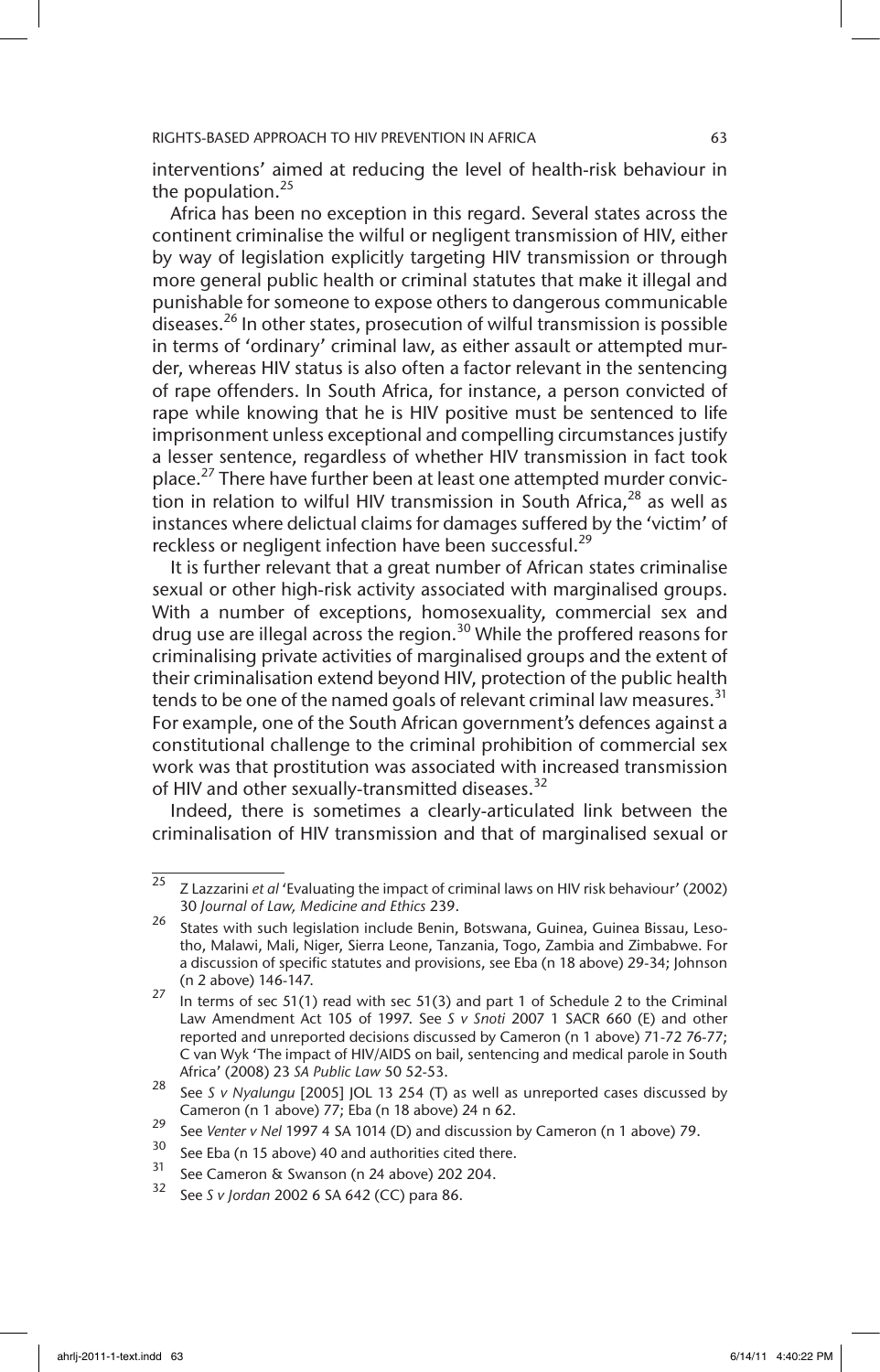other private conduct. One particularly egregious example of this is Uganda's current Anti-Homosexuality Bill, which not only deems sex between men a crime punishable with life imprisonment, but goes further to include same-sex activity by HIV-positive persons under the ambit of a crime called 'aggravated homosexuality' which, upon conviction, is punishable by death. $33$ 

Proponents of using the criminal law to regulate HIV transmission typically emphasise the necessity of ensuring that people behave 'responsibly' towards others and of protecting 'innocent' members of the public against the 'wilful', 'reckless' or 'negligent' conduct of certain ('irresponsible') HIV-positive individuals. It is typically advanced that the criminal law would deter high-risk conduct, while sending a clear message that such conduct is not tolerated in society and ensuring accountability for transgressions of this norm.<sup>34</sup> However, while acknowledging that it may be appropriate to involve the criminal law in isolated instances where individuals flagrantly and calculatedly infect others with a deadly or harmful disease,  $35$  the overwhelming majority of public health experts and human rights advocates strongly oppose its broader application in this context.

By and large, this opposition relates to the fact that employing the criminal law in order to curb the spread of disease, and in particular HIV, simply does not work. Since HIV is spread predominantly by means of consensual, heterosexual sex, often within stable relationships, it is unrealistic to expect that criminal law will be consistently and uncomplicatedly invoked by the 'victims' of transmission. Unsurprisingly, therefore, there have been preciously few prosecutions and even fewer convictions for deliberate or negligent HIV transmission around the world.<sup>36</sup> Moreover, where prosecution is attempted under 'ordinary' criminal laws, it is virtually impossible to satisfy all the elements of relevant crimes. This is due, first, to significant problems establishing preconditions for culpability such as intent or causation and, secondly, to the prickly issue of victims' consent to the high-risk activity in question.<sup>37</sup> HIV-specific statutes, which tend to contain a range of far-reaching (and often somewhat bizarre) provisions aimed

<sup>33</sup> See secs 2-3 of the Anti-Homosexuality Bill 18 of 2009.

See C van Wyk 'The need for a new statutory offence aimed at harmful HIV-related behaviour: The general public interest perspective' (2000) 41 *Codicillus* 2 4-7 10; Van Wyk (n 28 above) 63.

<sup>35</sup> See M Brazier & J Harris 'Public health and private lives' (1996) 4 *Medical Law Review* 171 179 188-191; Cameron & Swanson (n 24 above) 220; Eba (n 18 above) 23; F Viljoen 'Verligting of verlustiging: Regshervorming in 'n tyd van VIGS' (1993) 110 *South African Law Journal* 100 110; Viljoen (n 9 above) 13 16; UNAIDS *Policy brief* (n 2 above) 1.

<sup>36</sup> Eba (n 18 above) 38; Lazzarini *et al* (n 25 above) 247; Strader (n 17 above) 443.

<sup>37</sup> See Eba (n 18 above) 26-27; Strader (n 17 above) 443; UNAIDS *Criminal law* (n 2 above) 22-23.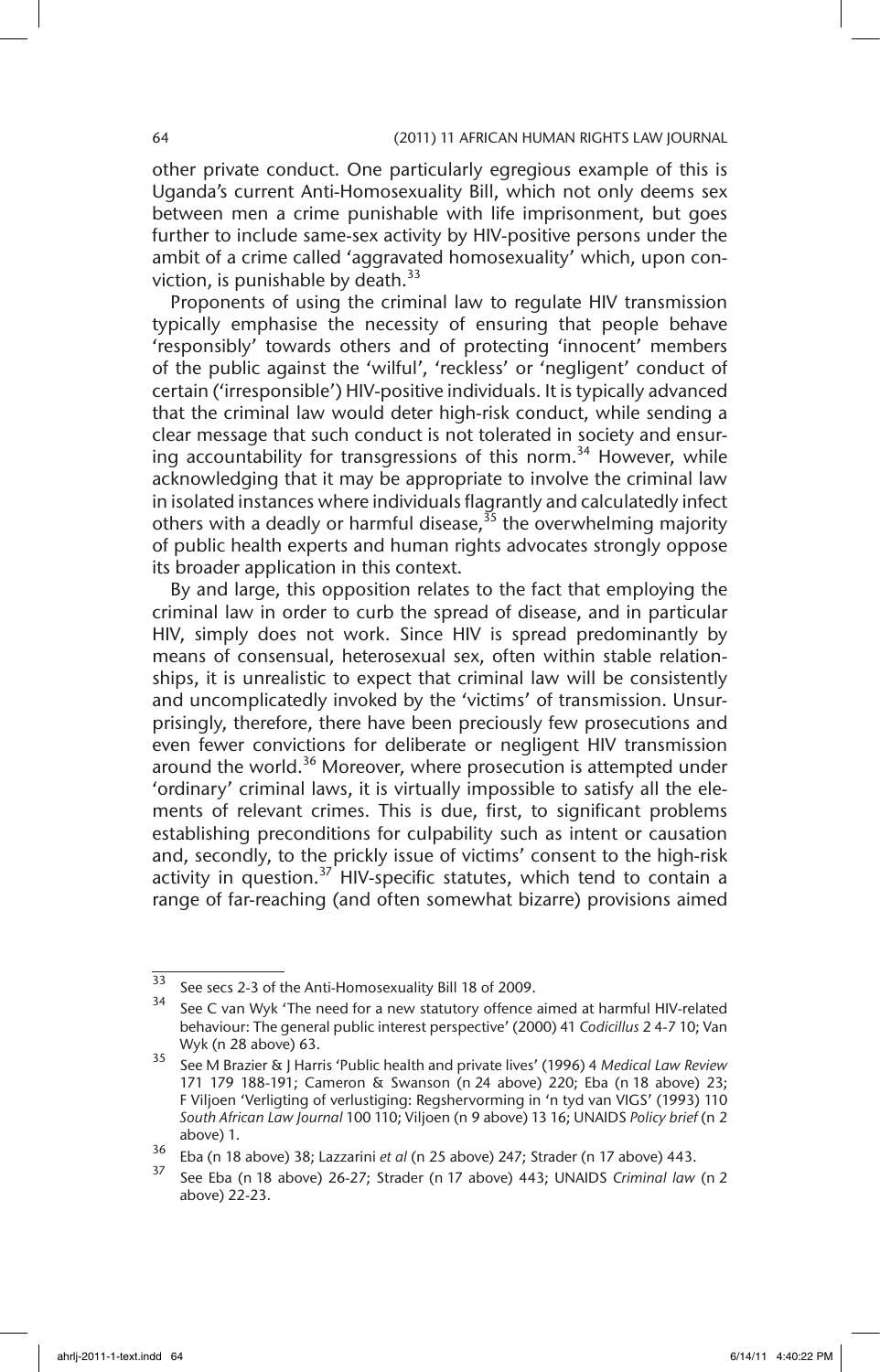at circumventing these difficulties,  $38$  are also seldom and inconsistently invoked, with limited success. Apart from a very rare number of cases of flagrant and calculated transmission where preconditions for culpability are clearly satisfied, the consensual and private nature of behaviour likely to lead to HIV transmission together with the fact that transmission does not always result from such behaviour, and that the source of HIV infection cannot always be accurately pinpointed, mean that the mechanism of the criminal law is poorly equipped to detect and prove transgressions.<sup>39</sup>

Studies further show unequivocally that criminal law, in resting on erroneous assumptions of sex and drug use as rational, free, informed and calculated behaviour, entirely fails to deter high-risk conduct or, consequently, to protect people against HIV transmission.<sup>40</sup> Indeed, the false sense evoked by the criminal law among HIV-negative people that they are being protected against 'agents of disease' and thus need not themselves take precautions against HIV, may paradoxically increase their vulnerability to infection.<sup>41</sup>

Ultimately, it would seem that the only purpose fulfilled by the criminal law in relation to HIV transmission is a symbolic one.<sup>42</sup> Unfortunately, this symbolism is severely problematic. It fosters and reinforces a discourse of culpability and blame around HIV transmission, which serves to locate the responsibility for HIV prevention solely with HIV-positive people, thereby denying the general responsibility upon everybody to protect themselves from infection.<sup>43</sup> Its effect is to label people as criminals, simply by virtue of their being sick or vulnerable to illness. In so doing, it fuels public fear and hysteria surrounding HIV and exacerbates the othering and stigmatising of those affected by or vulnerable to the disease. This, in turn, increases social hostility towards members of marginalised groups and increases their vulnerability to victimisation based on their actual or perceived HIV status.<sup>44</sup>

 $\frac{38}{38}$  For examples, see Eba (n 18 above) 34-37.

<sup>39</sup> Brazier & Harris (n 35 above) 184; Lazzarini *et al* (n 25 above) 251.

<sup>40</sup> See BD Adam *et al* 'Effects of the criminalisation of HIV transmission in *Cuerrier* in men reporting unprotected sex with men' (2008) 23 *Canadian Journal of Law and Society* 143 157; Cameron & Swanson (n 24 above) 204 207; Eba (n 18 above) 38-39; Eba (n 6 above) 58; LO Gostin & Z Lazzarini *Human rights and public health in the AIDS pandemic* (1997) 106; Strader (n 17 above) 442 445; UNAIDS *Policy brief* (n 2 above) 1 4; UNAIDS *Criminal law* (n 2 above) 21.

<sup>41</sup> Bergman (n 7 above) 816-817; Viljoen (n 9 above) 14.<br>42 December 1946: California 1841 Lazzarini et al (n 25

<sup>42</sup> Brazier & Harris (n 35 above) 184; Lazzarini *et al* (n 25 above) 252.

<sup>43</sup> Adam *et al* (n 40 above) 143-144; Cameron & Swanson (n 24 above) 220; Heneke (n 2 above) 764; UNAIDS *Policy brief* (n 2 above) 5; Viljoen (n 35 above) 111-112; Viljoen (n 9 above) 14.

<sup>44</sup> Bergman (n 7 above) 818; Bonthuys (n 16 above) 397; Brazier & Harris (n 35 above) 184; Eba (n 6 above) 46 48; Eba (n 18 above) 44; Heneke (n 2 above) 762; Lazzarini *et al* (n 25 above) 247; Viljoen (n 9 above) 13; Viljoen (n 35 above) 113; UNAIDS *Policy brief* (n 2 above) 5.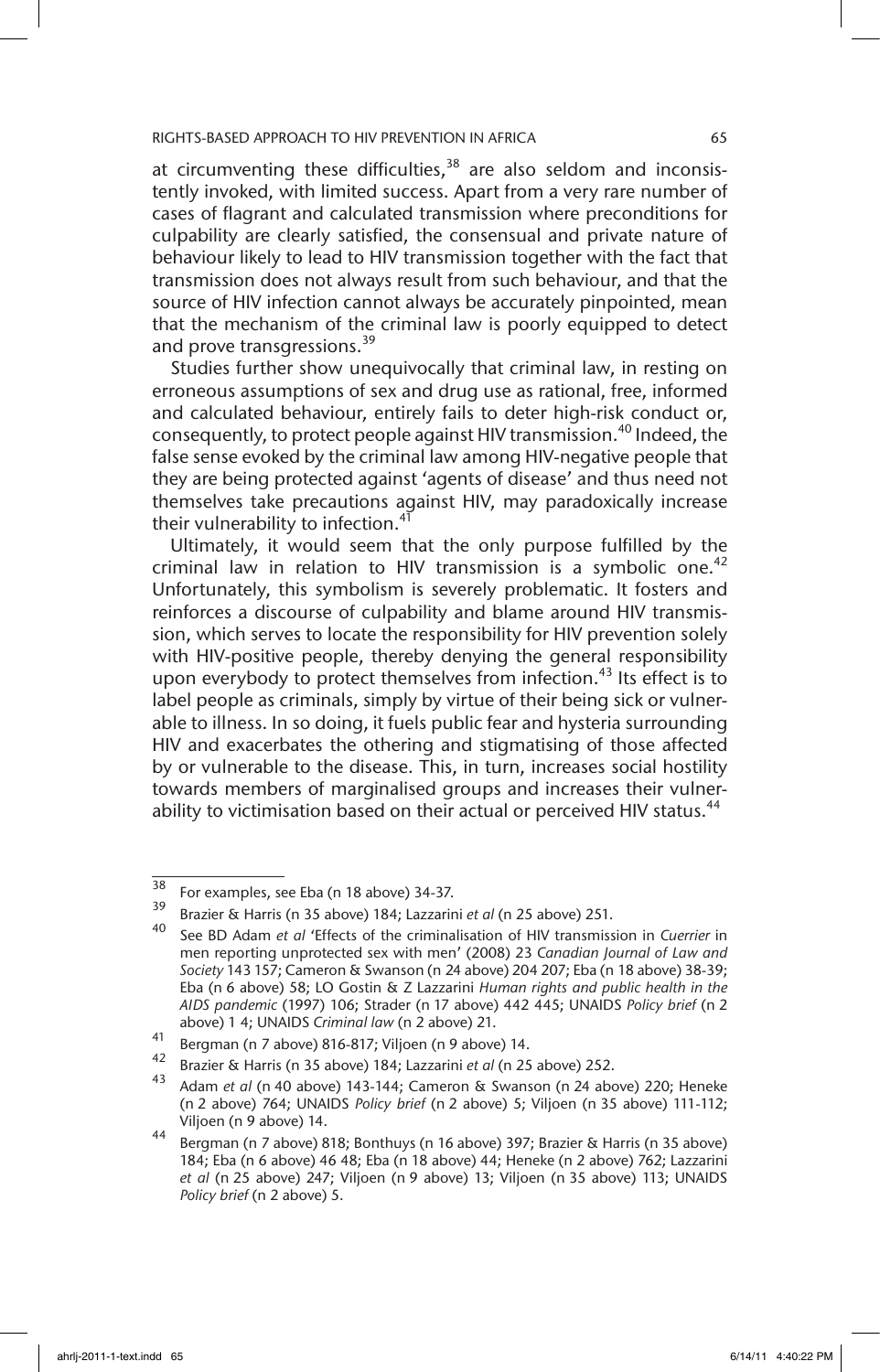#### 66 (2011) 11 AFRICAN HUMAN RIGHTS LAW JOURNAL

Indeed, due to the overlap between stigma flowing from HIV status and from membership of marginalised groups, there is a real risk, borne out by preliminary studies, that members of marginalised groups will be selectively targeted for prosecution in terms of HIV-related crimes. This possibility is enhanced where perceived high-risk activities associated with marginalised groups, such as transactional or male-to-male sex, or drug use, are themselves criminalised.<sup>45</sup> Ironically, epidemiological evidence shows unequivocally that such selective enforcement would misfire severely — whilst members of marginalised groups who are already tainted with perceptions of criminality present useful 'sitting duck' scapegoats for criminal campaigns, it is non-stigmatised, 'everyday' heterosexual sex that will remain the main driver of the African HIV epidemic, undetected by law enforcement.<sup>46</sup>

The overall effect of the increased stigmatisation and marginalisation of HIV-positive people and members of marginalised groups, occasioned by criminalisation of both HIV transmission and high-risk activity is, first, to hamper HIV-prevention and education efforts (for instance, by complicating AIDS awareness campaigns and condom distribution among prisoners, sex workers and men who have sex with men) and, secondly, to deter people from seeking information, testing, treatment and support for HIV, for fear of exposure, stigma, victimisation and prosecution. Paradoxically, therefore, the effect of criminalising HIV transmission is to fuel the epidemic, by driving it underground and beyond the reach of public health initiatives.<sup>47</sup>

Accordingly, the Joint United Nations Programme on HIV/AIDS (UNAIDS) has strongly cautioned against the creation of HIV-specific crimes. It has recommended that, if the criminal law is to be appropriated at all in the fights against HIV and AIDS, its role should be limited to punishing exceptional cases of actual and deliberate HIV transmission in instances where all elements of existing criminal offences are clearly present.<sup>48</sup>

 $\frac{45}{45}$  Bergman (n 7 above) 816; Cameron & Swanson (n 24 above) 221; Eba (n 6 above) 48; Eba (n 18 above) 40 47; Gostin & Lazzarini (n 40 above) 106; Viljoen (n 35 above) 113; UNAIDS *Criminal law* (n 2 above) 26; UNAIDS *Policy brief* (n 2 above) 4.

 $^{46}$  Cameron & Swanson (n 24 above) 207 209.

<sup>47</sup> Brazier & Harris (n 35 above) 184; Cameron & Swanson (n 24 above) 207-209 220- 221; Eba (n 18 above) 42-44 51; Gostin & Lazzarini (n 40 above) 106; Heneke (n 2 above) 763; R Jurgens *et al* 'People who use drugs, HIV and human rights' (July 2010) *The Lancet* 97 101; Viljoen (n 35 above) 111; Viljoen (n 9 above) 15; LE Wolf & R Vezina 'Crime and punishment: Is there a role for criminal law in HIV prevention policy?' (2004) 25 *Whittier Law Review* 821 869; UNAIDS *Policy brief* (n 2 above) 4-5; UNAIDS *Criminal law* (n 2 above) 24-25.

<sup>48</sup> UNAIDS *Criminal law* (n 2 above) 27 32 39. See also Johnson (n 2 above) 147.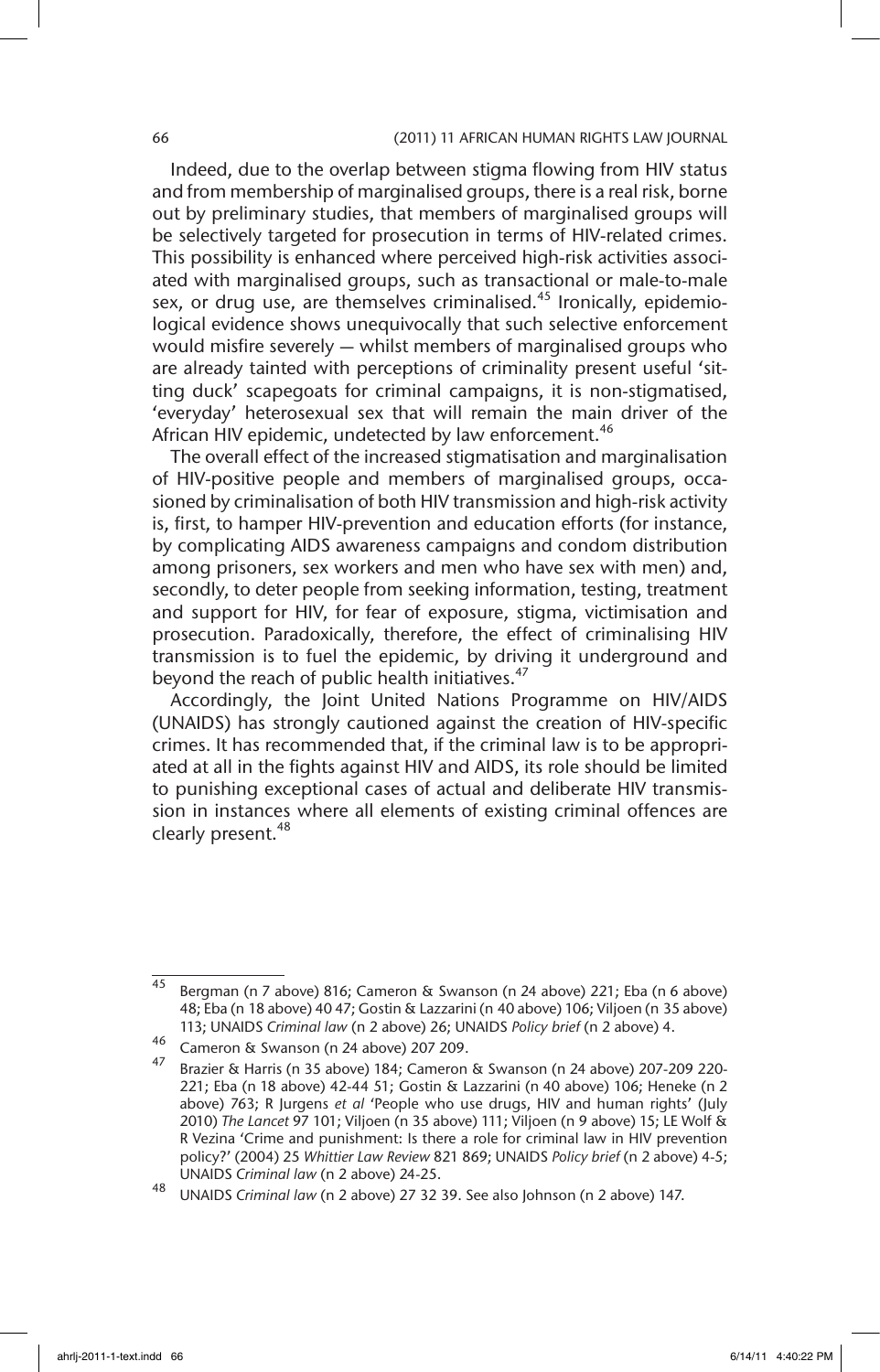## 4 Human rights-infused, public health approach to HIV prevention

Public health measures tend to be mooted as the obvious alternative to criminalisation when it comes to combating HIV.<sup>49</sup> This is because disease prevention or health-maximisation efforts grounded in public health law, unlike criminal law, tend to focus on minimising vulnerability to disease rather than on assigning and punishing culpability for its spread.<sup>50</sup> Yet, public health law is also steeped in a tradition of coercion and control<sup>51</sup> and its most readily-appropriated measures, such as mandatory testing, quarantine and isolation policies, have proved as controversial and potentially counterproductive in combating HIV and other serious diseases as has criminal law.<sup>52</sup>

In recent years, however, there has been a shift in emphasis in public health law, away from control and towards protection and fulfilment of individual human rights. $53$  In particular, the infiltration of human rights discourse into public health law has led to the elevation of the rule of law and adherence to the proportionality principle in the formulation and implementation of public health policies.<sup>54</sup> Today, public health policies are typically evaluated for human rights compliance by inquiring into the proportionality between their purpose and their human rights impact, with particular emphasis placed on the extent to which the measures succeed in achieving their purpose and on whether the purpose could be achieved through measures that are less restrictive of individual rights.<sup>55</sup>

<sup>49</sup> See Eba (n 18 above) 51; UNAIDS *Criminal law* (n 2 above) 28.

See, eg, arguments advanced in favour of a public health approach to HIV prevention in the context of intravenous drug use by D Wolfe & K Malinowska-Sempruch 'Seeing double: Mapping contradictions in HIV prevention and illicit drug policy worldwide' in C Beyrer & HF Pizer (eds) *Public health and human rights: Evidencebased approaches* (2007) 330 335-336 345-346.

<sup>51</sup> See, in a different context, L London 'Confinement in the management of drugresistant TB: The unsavoury prospect of balancing individual human rights and the public good' (June 2008) 1 *SA Journal of Bioethics and Law* 11 12.

<sup>52</sup> See Brazier & Harris (n 35 above) 184-185; Eba (n 18 above) 54; UNAIDS *Criminal law* (n 2 above) 29-30.

<sup>53</sup> See Cameron (n 1 above) 54-55; Cameron & Swanson (n 24 above) 202; Gostin & Lazzarini (n 40 above) 43; London (n 51 above) 12; Pieterse & Hassim (n 24 above) 232 245.

<sup>54</sup> See London (n 51 above) 13-14; C Ngwena 'Responses to AIDS and constitutionalism in South Africa' (2003) 24 *Obiter* 299 300-301 305.

<sup>55</sup> See Cameron & Swanson (n 24 above) 212-213; JF Childress & RG Bernheim 'Beyond the liberal and communitarian impasse: A framework and vision for public health' (2003) 55 *Florida Law Review* 1191 1202-1203; L Gostin & JM Mann 'Towards the development of a human rights impact assessment for the formulation and evaluation of public health policies' (1994) 1 *Health and Human Rights* 58-80; Gostin & Lazzarini (n 40 above) 57-57; London (n 51 above) 13; Pieterse & Hassim (n 24 above) 232-233. This mirrors the inquiry, under various constitutional systems, into the legitimacy of justifications offered in favour of restrictions of individual rights.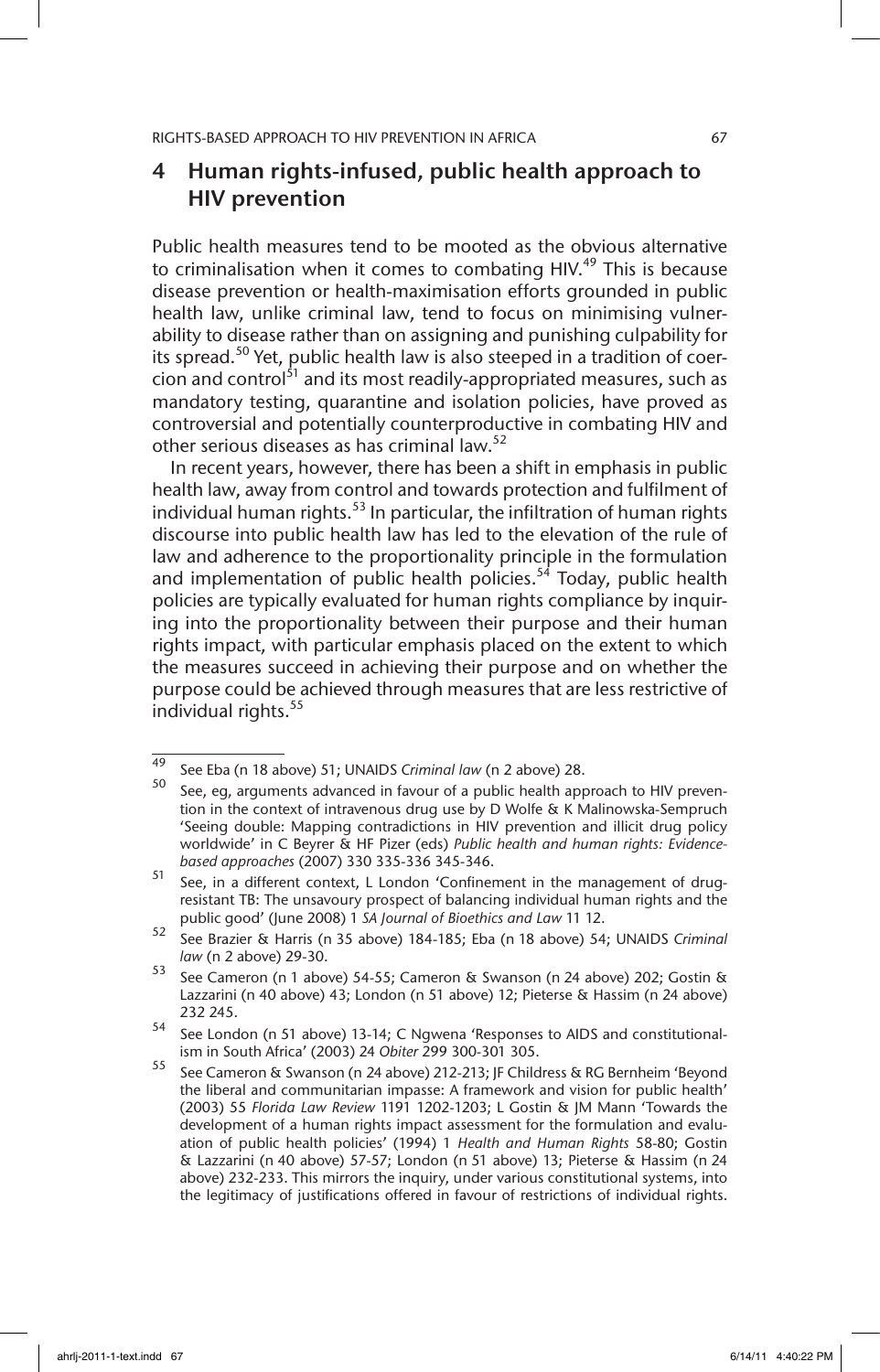It should be clear from the discussion above that, save in isolated instances of deliberate and actual infection, criminal law measures aimed at controlling the spread of HIV are not proportional to the significant human rights burden that they impose, not least because of their complete lack of effectiveness. Similarly, 'traditional', coercive public health measures such as isolation or quarantine tend to impose a human rights burden on HIV-positive persons that is entirely disproportionate to the (limited) public health gains associated with their implementation. They are therefore generally regarded as being inappropriate for the prevention and control of HIV, except in exceptional circumstances.<sup>56</sup>

Apart from highlighting the shortcomings of criminal or coercive laws in combating disease, human rights principles also provide the blueprint for a more appropriate approach to public health. Indeed, as reflected by the experience in countries such as South Africa, respect for and protection, promotion and fulfilment of human rights (including rights to liberty, dignity, equality, freedom from discrimination, access to information and access to health care services) can significantly enhance public health objectives. This is because adherence to these rights reduces stigma, increases public trust and voluntary participation in public health programmes and directs people who become infected with communicable diseases towards (rather than away from) the health system, in order to obtain appropriate care.<sup>57</sup> As Wolf and Vezina have noted:<sup>58</sup>

Co-operative approaches to preventing transmission are far more successful than coercive approaches when dealing with a disease characterised by social stigma, misunderstanding, fear, and personal shame. Messages recognising the diverse circumstances of HIV-infected people, the difficult and imperfect prospects of changing private sexual behaviors, and the pressing needs of people living with HIV, are ultimately more effective than threats of prosecution and incarceration.

Given, first, that members of marginalised social groups bear the brunt of HIV-related stigma, secondly, that the extent of their marginalisation and vilification increases their vulnerability to HIV infection and, thirdly, that the combination of marginalisation and stigma have the effect of driving them away from the health system in much the same way as with the criminalisation of HIV transmission, it is also necessary

See, eg, the limitation clause in sec 36 of the 1996 South African Constitution.

<sup>56</sup> Cameron & Swanson (n 24 above) 212-217; Wolf & Vezina (n 47 above) 831; UNAIDS *Criminal law* (n 2 above) 17-18.

<sup>57</sup> See Cameron (n 1 above) 52-55; Cameron & Swanson (n 24 above) 202 212-213; Childress & Bernheim (n 55 above) 1197 1207; CT Cook & K Kalu 'The political economy of health policy in sub-Saharan Africa' (2008) 27 *Medicine and Law* 29 36; Gostin & Mann (n 55 above) 75 77; Gostin & Lazzarini (n 40 above) 43 47; Kirby (n 2 above) 167-168; London (n 51 above) 12; Pieterse & Hassim (n 24 above) 232; Wolf & Vezina (n 47 above) 830-831.

<sup>58</sup> Wolf & Vezina (n 47 above) 831.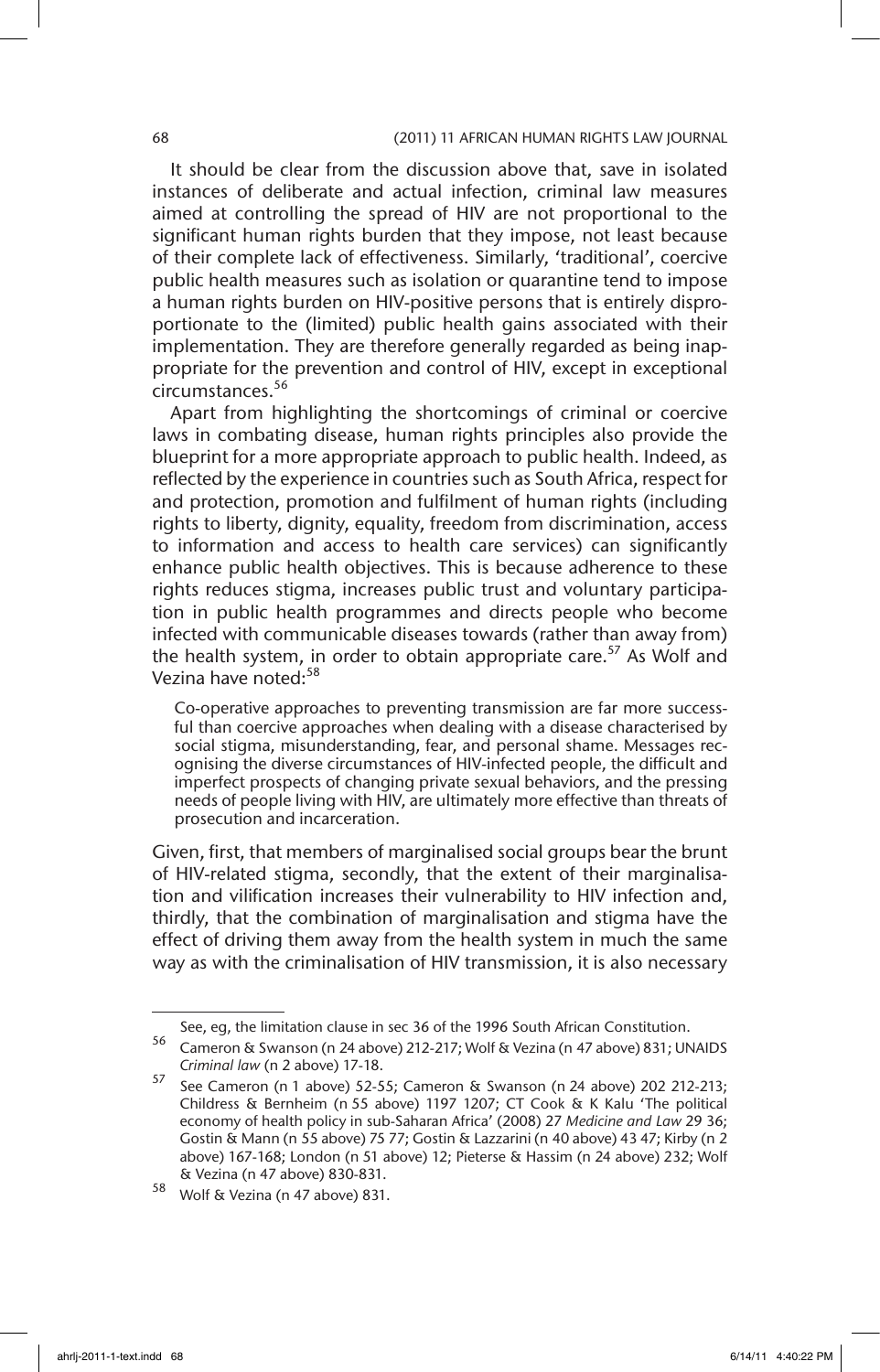to consider the manner in which criminal and coercive laws impact on the lives of vulnerable and marginalised groups. As with the criminalisation of HIV, the general consensus appears to be that subjecting already stigmatised minority groups to the further stigma and sanction of the criminal law is both highly inappropriate and utterly counterproductive from a public health perspective.

For this reason, UNAIDS has recommended that states decriminalise all forms of consensual adult sexual activity.<sup>59</sup> This recommendation pertains particularly to homosexuality and adult sex work, the continued widespread criminalisation of which appears to serve little purpose other than to enforce antiquated moral values and has been singled out as the main obstacle for HIV prevention and control measures, particularly in Africa.<sup>60</sup>

While the broader human rights arguments in favour of decriminalising sex work and homosexuality are different (in that criminalising homosexuality impacts on identity and personhood in a manner that criminalising sex work arguably does not, whereas the criminalisation of sex work overlaps more visibly with the oppression of women), the public health reasons for doing so are identical. In both cases, the moral goals of criminalisation are ethically questionable whereas the public health goals are remote and somewhat spurious. In both cases, criminalisation fails dismally to either deter the sexual conduct in question or to alleviate the health risks associated therewith and appears to have little effect other than to fuel stigma and legitimise victimisation. Finally, in both cases, criminalisation increases vulnerability to HIV infection by increasing vulnerability to sexual violence, by complicating access to condoms and sexual health services and information, and by deterring HIV testing and treatment seeking.<sup>61</sup>

Yet, in the face of public demand for scapegoats for health and social problems, state responses to calls for the decriminalisation of sex work and homosexuality have been disappointing, particularly in Africa. In relation to homosexuality, South Africa's Constitutional Court has led the way by declaring criminal prohibitions on male-to-male sex unconstitutional, because they unjustifiably violated the rights to equality, dignity and privacy of men who have sex with men. The Court acknowledged the links between the stigmatisation, criminalisation and victimisation of gay men and held that there was no legitimate government purpose

<sup>59</sup> UNAIDS *Criminal law* (n 2 above) 22.

As above. See also C Boudin & M Richter 'Adult, consensual sex work in South Africa: The cautionary message of criminal law and sexual morality' (2009) 25 *South African Journal on Human Rights* 179 192; Johnson (n 2 above) 141; Kirby (n 2 above) 169; Viljoen (n 35 above) 113.

<sup>61</sup> See Bergman (n 7 above) 823; Boudin & Richter (n 60 above) 192 196-197; Eba (n 18 above) 53; Johnson (n 2 above) 156; J Stadler & S Delany 'The "healthy brothel": The context of clinical services for sex workers in Hillbrow, South Africa' (2006) 8 *Culture, Health and Sexuality* 451 452 458; Viljoen (n 35 above) 113.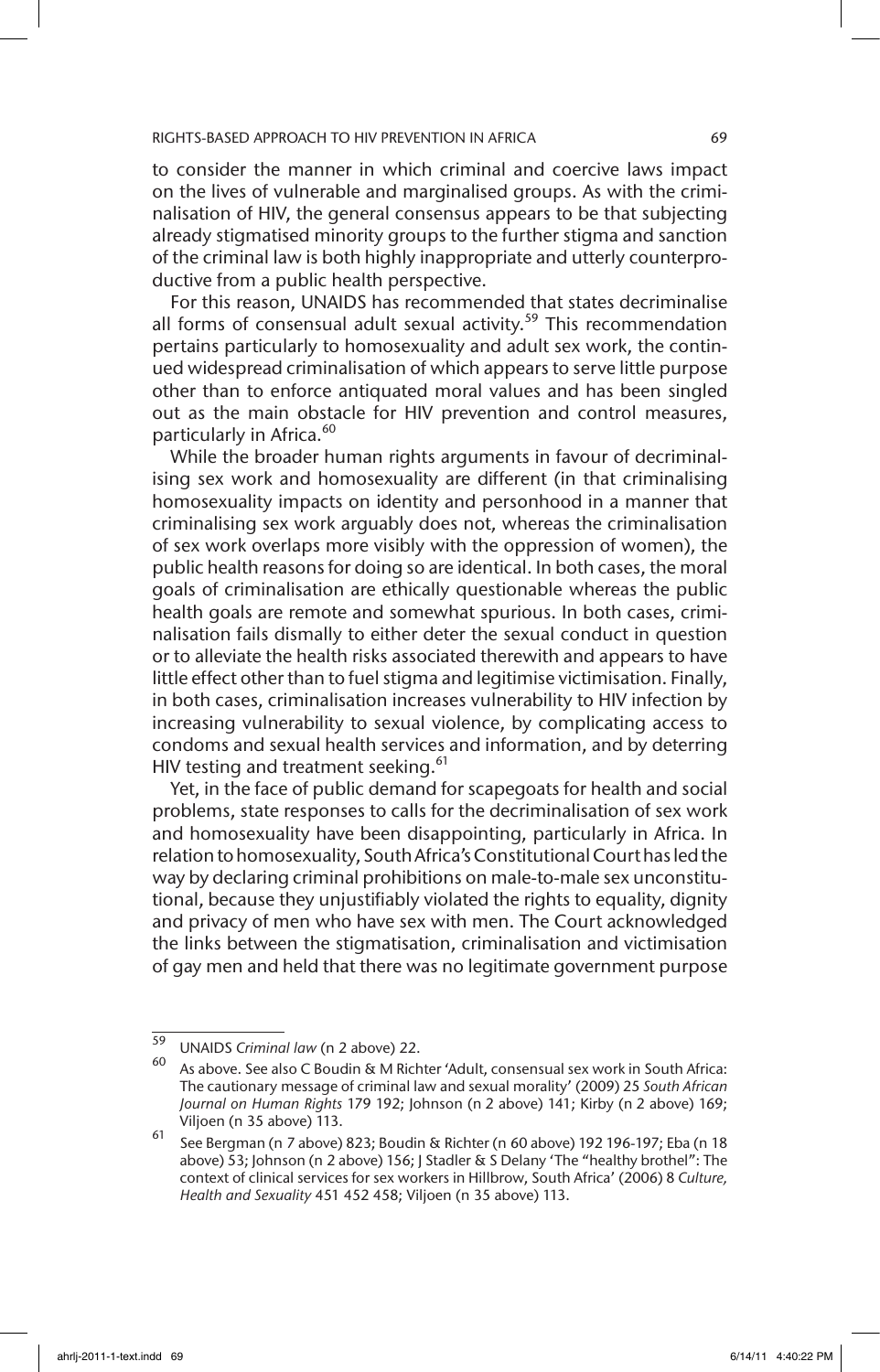which could justify their continued criminalisation.<sup>62</sup> Unfortunately, this judgment has not impacted elsewhere on the continent, where the trend has been towards increased criminalisation, as evidenced by Uganda's draconian draft legislation alluded to above.

As to sex work, the general trend towards criminalisation across Africa has, regrettably, been mirrored by a much less progressive judgment from the South African Constitutional Court. In *S v Jordan*, the majority of the Court upheld the criminal prohibition of adult sex work in South Africa, finding that criminalisation served 'important and legitimate' public purposes such as combating violence, drug use and exploitation of children, that sex workers were themselves partly responsible for the diminution of their dignity and that the social stigma attached to sex work was unrelated to its legal prohibition. $^{63}$  Apart from its deplorable reliance and reinforcement of gendered stereotypes pertaining to sexual expression, the majority judgment has been criticised for its conservative moralism, for perpetuating gendered discourses that blame sex workers (and women, generally) for the spread of sexually-transmitted diseases and for insinuating that individuals can forfeit the protection of the law by virtue of their 'private' lifestyle choices, all of which are inimical to a human rights-based approach to health-promotion.<sup>64</sup>

Beyond sexual marginalisation, there have in recent years also been increased calls for the decriminalisation of drug use for public health and human rights reasons. Just like the criminalisation of sex work or homosexuality, criminal prohibitions on drug use are largely ineffective, and have the effect of increasing users' vulnerability to HIV and other health risks, by forcing them to conceal themselves, by hindering their access to appropriate health services and safer modes of drug injection, and by significantly complicating health systems' ability to reach them.<sup>65</sup> Unlike men who have sex with men or sex workers, however, drug users lack social visibility and their human rights tend to be denied or overlooked.<sup>66</sup> Predictably, there have been few moves towards decriminalising drug use worldwide, even in regions where the HIV epidemic is intravenous drug use-driven.

Instead of criminalisation, experts argue for the public health regulation of drug use. This would involve widespread education about the HIV and other health risks associated with 'unsafe' drug use, access to drug substitution therapy and other voluntary rehabilitative services, as well as the wide-scale implementation of harm-reduction measures

<sup>62</sup> *National Coalition for Gay and Lesbian Equality v Minister of Justice* 1999 1 SA 6 (CC). See specifically paras 23, 26-28 & 37.

<sup>63</sup> *S v Jordan* (n 32 above). See specifically paras 10, 15-16 & 24.

<sup>64</sup> See Bonthuys (n 16 above) 392 400 403 399; Boudin & Richter (n 60 above) 186 194; Pieterse (n 9 above) 568.

<sup>65</sup> See Hunt & Derricott (n 18 above) 192; Jurgens *et al* (n 47 above) 98 101-102; Wolfe & Malinowska-Sempruch (n 50 above) 336.

<sup>66</sup> Jurgens *et al* (n 47 above) 98; Wolfe & Malinowska-Sempruch (n 50 above) 335.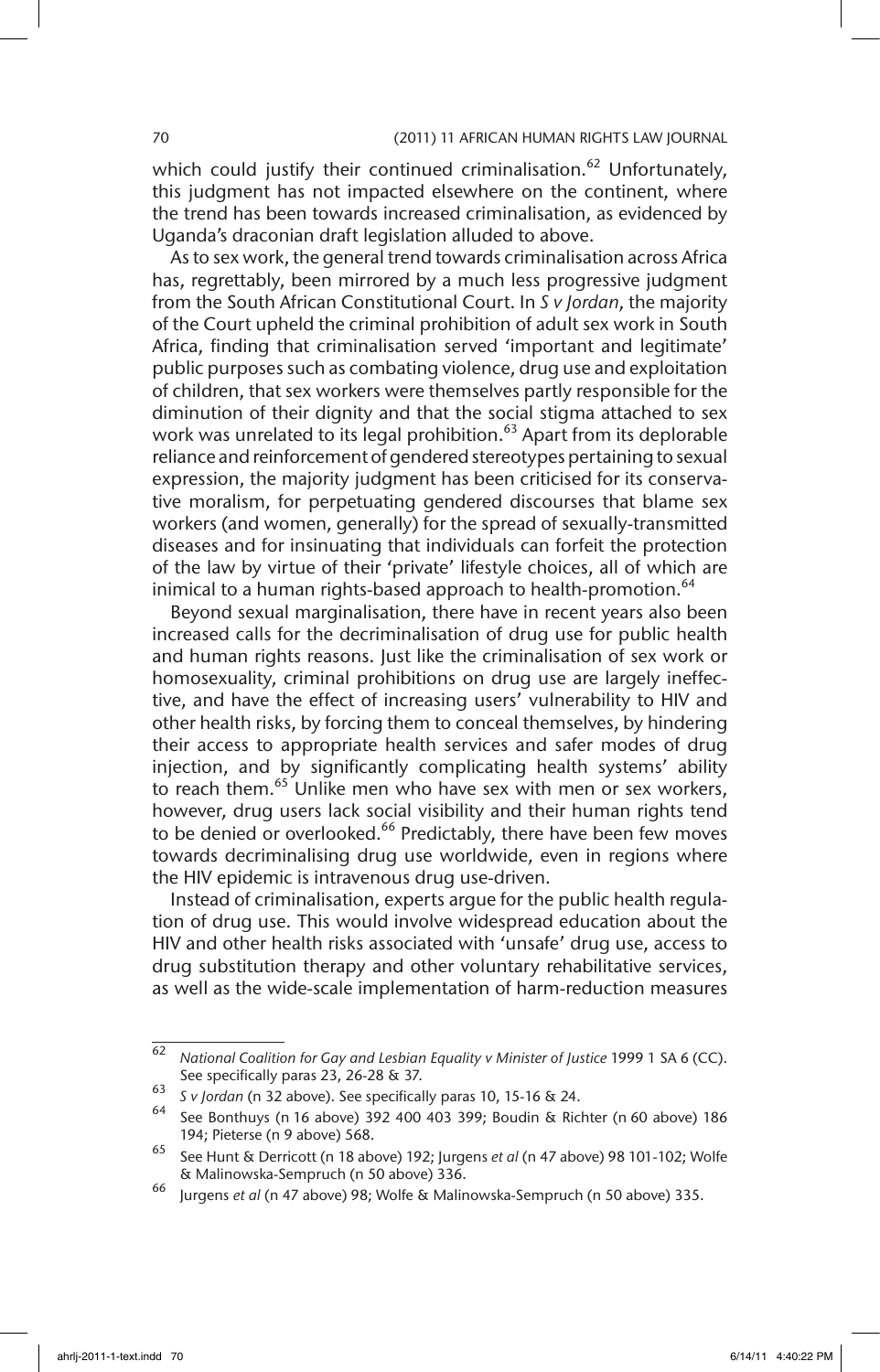such as needle exchange programmes, which have empirically been proven to be effective in minimising the transmission of HIV, among other diseases.<sup>67</sup> Criminalising drug use at best complicates, and at worst prohibits, the implementation of such measures. This notwithstanding, 'most countries with injection-driven epidemics continue to emphasise criminal enforcement and demand for abstinence over the best practices of public health'.<sup>68</sup> Accordingly, UNAIDS has recommended that criminal laws, at the very least, should not hinder the implementation of needle exchange programmes, $69$  while the international scientific community and participants at the 2010 World AIDS Conference in Vienna have recently called for 'the acknowledgment of the limits and harms of drug prohibition, and for drug policy reform to remove barriers to effective HIV prevention, treatment and care', for the decriminalisation of drug users and for the 'reorienting [of] drug policies towards evidence-based approaches that respect, protect and fulfil human rights [of drug users]'.<sup>70</sup>

Overall then, an approach to public health law that foregrounds human rights requires the jettisoning of the criminal law, both in relation to HIV transmission and to the activities of marginalised groups whose social vulnerabilities tend to place them at increased risk of contracting HIV. While the practice in many African states remains to opt instead for a punitive approach to HIV prevention, the recently promulgated SADC Model Law on HIV and AIDS in Southern Africa presents a welcome step towards such a human rights-based approach.

Recognising 'the importance of a human rights-based and gendersensitive approach, and the involvement of those vulnerable to and living with HIV, on adopting effective legislation', $71$  the Model Law aims to: $72$ 

- (a) provide a legal framework for the review and reform of national legislation related to HIV in conformity with international human rights law standards;
- (b) promote the implementation of effective prevention, treatment, care and research strategies and programmes on HIV and AIDS;

<sup>67</sup> See J Chalmers *Legal responses to HIV and AIDS* (2008) 80-83 86; LO Gostin & Z Lazzarini 'Prevention of HIV/AIDS among injection drug users: The theory and science of public health and criminal justice approaches to disease prevention' (1997) 46 *Emory Law Journal* 587 644 648 677-682; Jurgens *et al* (n 47 above) 97.

<sup>&</sup>lt;sup>68</sup> Wolfe & Malinowska-Sempruch (n 50 above) 335.

<sup>69</sup> UNAIDS *Criminal law* (n 2 above) 22.

<sup>70</sup> Vienna Declaration (2010) http://www.viennadeclaration.com (accessed 31 March 2011). On the systemic advantages of a 'public health' rather than criminal justice approach to drug use, see further Gostin & Lazzarini (n 67 above) 590-592 642; RA Weisheit & JM Klofas 'The public health approach to illicit drugs' (1998) 23 *Criminal Justice Review* 197-207.

<sup>71</sup> Preamble Model Law. See http://www.chr.up.ac.za/images/files/research/ahrru/ news/ahrru\_news\_08\_model\_law\_hiv\_southern\_africa.pdf (accessed 30 April 2011).

<sup>72</sup> Sec 1 Model Law.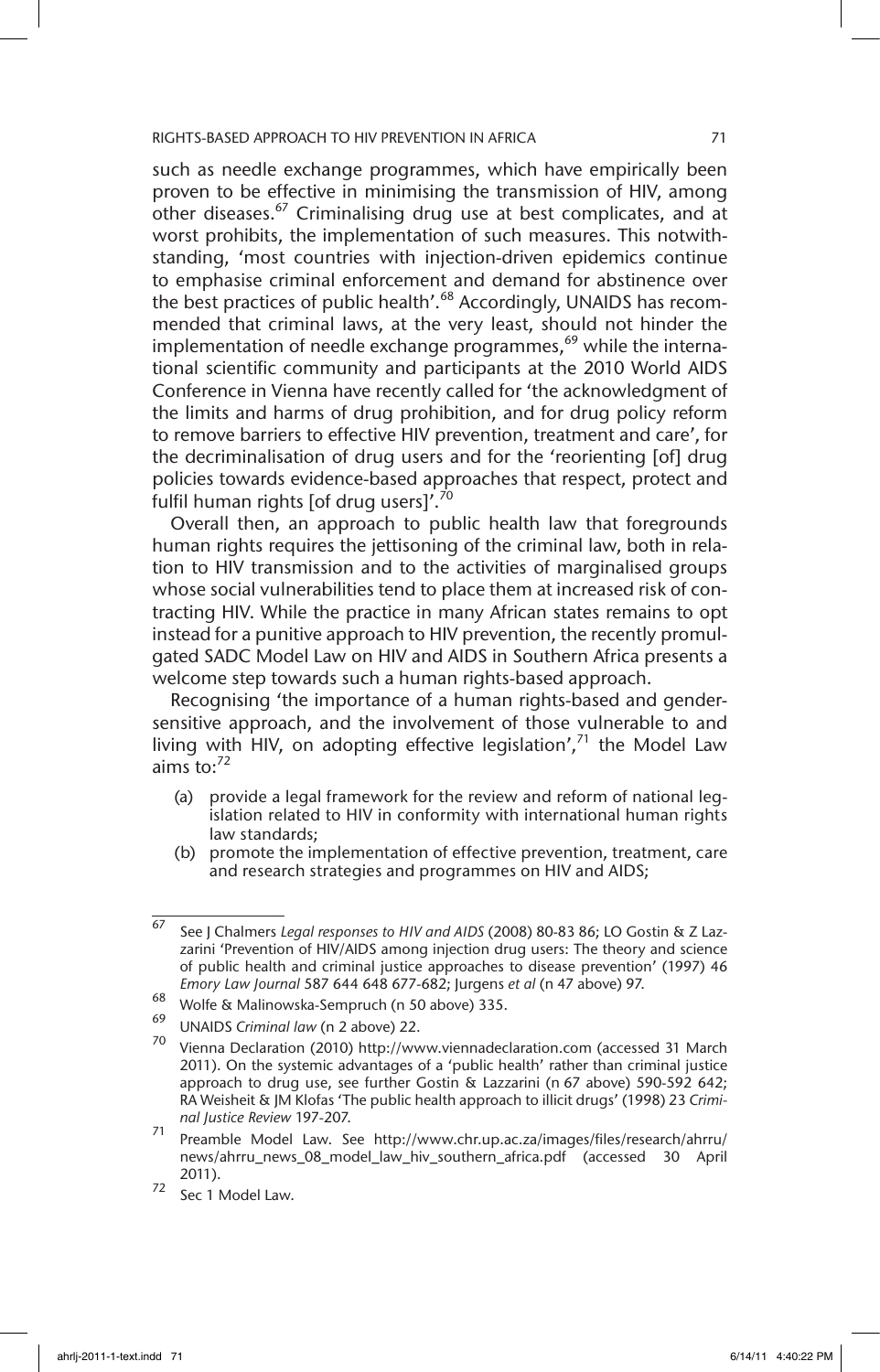- (c) ensure that the human rights of those vulnerable to HIV and people living with or affected by HIV are respected, protected and realised in the response to AIDS; and
- (d) stimulate the adoption of specific measures at national level to address the needs of groups that are vulnerable and marginalised in the context of the AIDS epidemic.

The Model Law contains detailed provisions on HIV-related education and information campaigns, $^{73}$  prevention measures, $^{74}$  standards pertaining to HIV testing and counselling,<sup>75</sup> research and clinical trials,<sup>76</sup> as well as a substantial number of provisions elaborating the rights of HIV-infected and affected persons to, for instance, equality and non-discrimination, access to health care services, treatment, care and support, insurance, social security, education and work.<sup>77</sup>

Importantly, the Model Law consistently reflects the intention to improve the position of marginalised groups in society in the context of HIV. For instance, it provides that HIV education and information campaigns must both include and promote acceptance of HIV-positive people as well as members of marginalised and vulnerable groups, $78$ and requires that such people be included in male and female condom distribution programmes. $^{79}$  An entire chapter of the Law is devoted to HIV prevention in prisons. Suggested prevention measures include that prisoners be provided with condoms, lubricant and clean drug-injecting equipment.<sup>80</sup> The Model Law further recommends that members of vulnerable and marginalised groups be involved in 'the design, development and implementation of a national plan for the realisation of universal access to treatment, care and support services'.<sup>81</sup>

Crucially, the Model Law further requires states to 'ensure access to effective harm reduction programmes for drug users, including needle exchange and drug substitution therapy<sup>82</sup> and to consider decriminalising both adult sex work and consensual sexual relationships between persons of the same sex.<sup>83</sup> Unfortunately, this suggestion has not been phrased more imperatively. More disturbingly, the Model Law is silent on the criminal prohibition of intentional or negligent transmission of the HIV virus. While these omissions are lamentable, it is hoped that the African Commission's expressed concern over the increasing trend

- <sup>78</sup> Secs 4(2)(f)-(g) Model Law.
- $^{79}$  Sec 11(1) Model Law.
- $\frac{80}{10}$  Sec 29(1) Model Law. See further secs 29-35.
- $\frac{81}{82}$  Sec 36(5) Model Law.
- $\frac{62}{83}$  Sec 11(3) Model Law.
- Sec 11(4) Model Law.

 $\frac{73}{73}$  Secs 4-7 Model Law.

 $^{74}$  Secs 9-11 Model Law.

 $\frac{75}{76}$  Secs 13-16 Model Law.

 $^{76}$  Secs 37-39 Model Law.<br> $^{77}$  Secs 17.28 Model Law

 $\frac{77}{78}$  Secs 17-28 Model Law.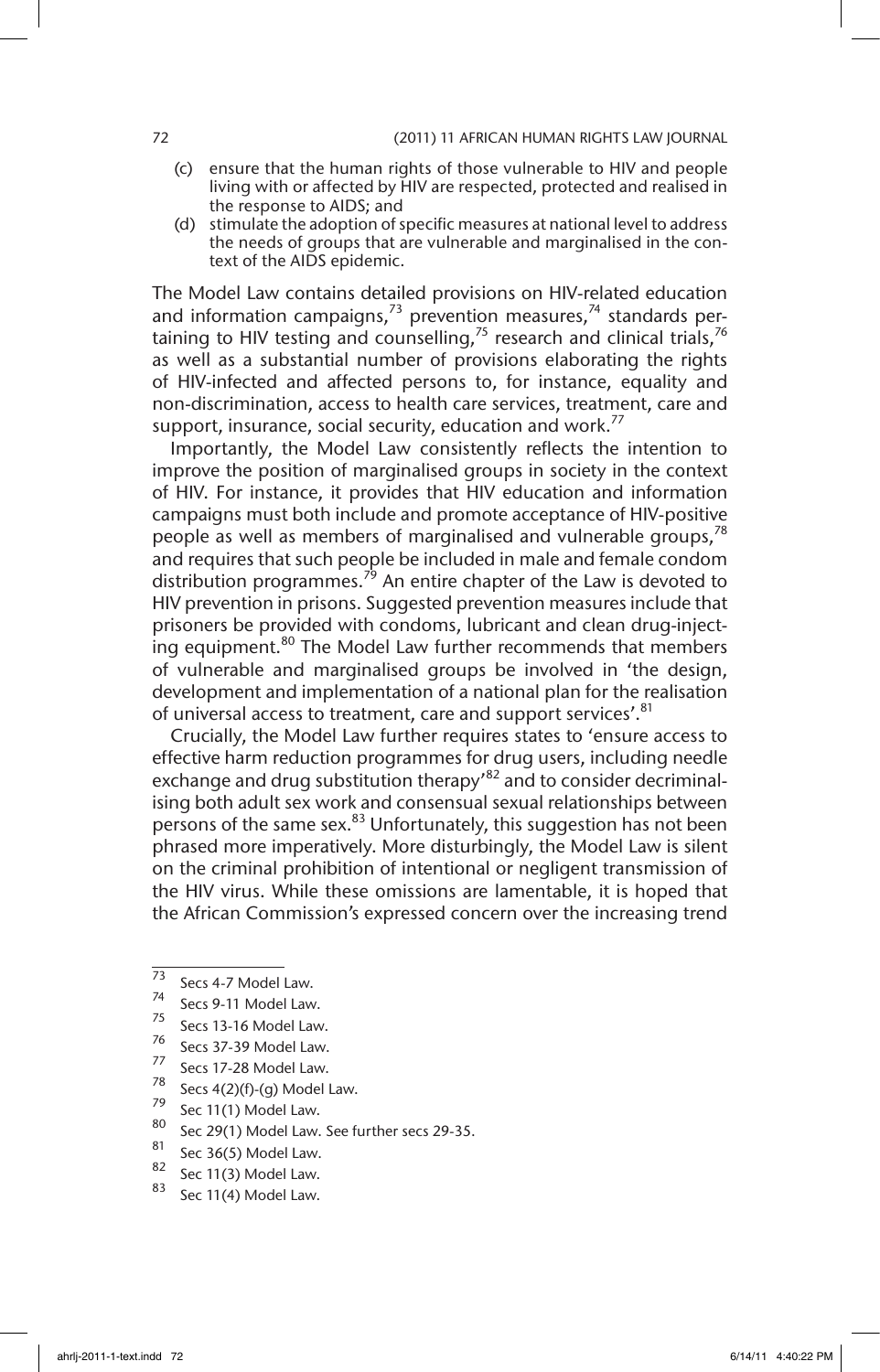towards criminalisation in Africa, together with the recommendations of UNAIDS in this respect, will enter states' deliberations when they attempt to give effect to the provisions of the Model Law in their domestic health and legal systems.

### 5 Conclusion: Systemic responses to systemic problems

The magnitude of the HIV/AIDS challenge facing the country calls for a concerted, co-ordinated and co-operative national effort in which government in each of its … spheres and the panoply of resources and skills of civil society are marshalled, inspired and led.<sup>84</sup>

The constitutional right of the appellant not to be unfairly discriminated against cannot be determined by ill-informed public perceptions of persons with HIV.<sup>85</sup>

The extent and scale of the havoc wreaked by the African HIV and AIDS epidemics and by associated diseases like tuberculosis are ascribable, first, to the widespread poverty and associated living conditions on the continent and, secondly, to the inability of antiquated, under-resourced and under-capacitated health systems to cope with a public health challenge of this magnitude. By focusing on individual behaviour and characteristics in their responses to the epidemic, states divert focus from these systemic causes.<sup>86</sup> Blaming and punishing marginalised social groups for systemic failures is not only blatantly unfair, but also detracts attention and resources from what is necessary to address the crisis.87

The article has underlined that faith in criminal law to address public health problems is largely misplaced. Elevating illness to crime exacerbates stigma and accordingly undermines the achievement of public health goals. For the most part, criminalising individual behaviour perceived to involve a (public or private) health risk is similarly counterproductive. Instead of criminalisation, the article reiterates calls for public health laws to foreground adherence to human rights and associated public law principles. Doing this has the effect of strengthening health systems by showing up fault lines in existing arrangements, enhancing accountability, ensuring meaningful patient participation, redirecting wasteful expenditure from counterproductive punitive measures and highlighting public obligations in relation to health care service delivery.

<sup>84</sup> *Minister of Health v Treatment Action Campaign (No 2)* 2002 5 SA 721 (CC) para 123.

<sup>85</sup> *Hoffmann v South African Airways* 2001 1 SA 1 (CC) para 36.

<sup>86</sup> Cook & Kalu (n 57 above) 30 49; Johnson (n 2 above) 148; Kirby (n 2 above) 172 175; London (n 51 above) 12; Pieterse (n 9 above) 556 564 568 572; Pieterse & Hassim (n 24 above) 244-245; Strader (n 17 above) 447; Viljoen (n 9 above) 14.

<sup>87</sup> UNAIDS *Criminal law* (n 2 above) 17.